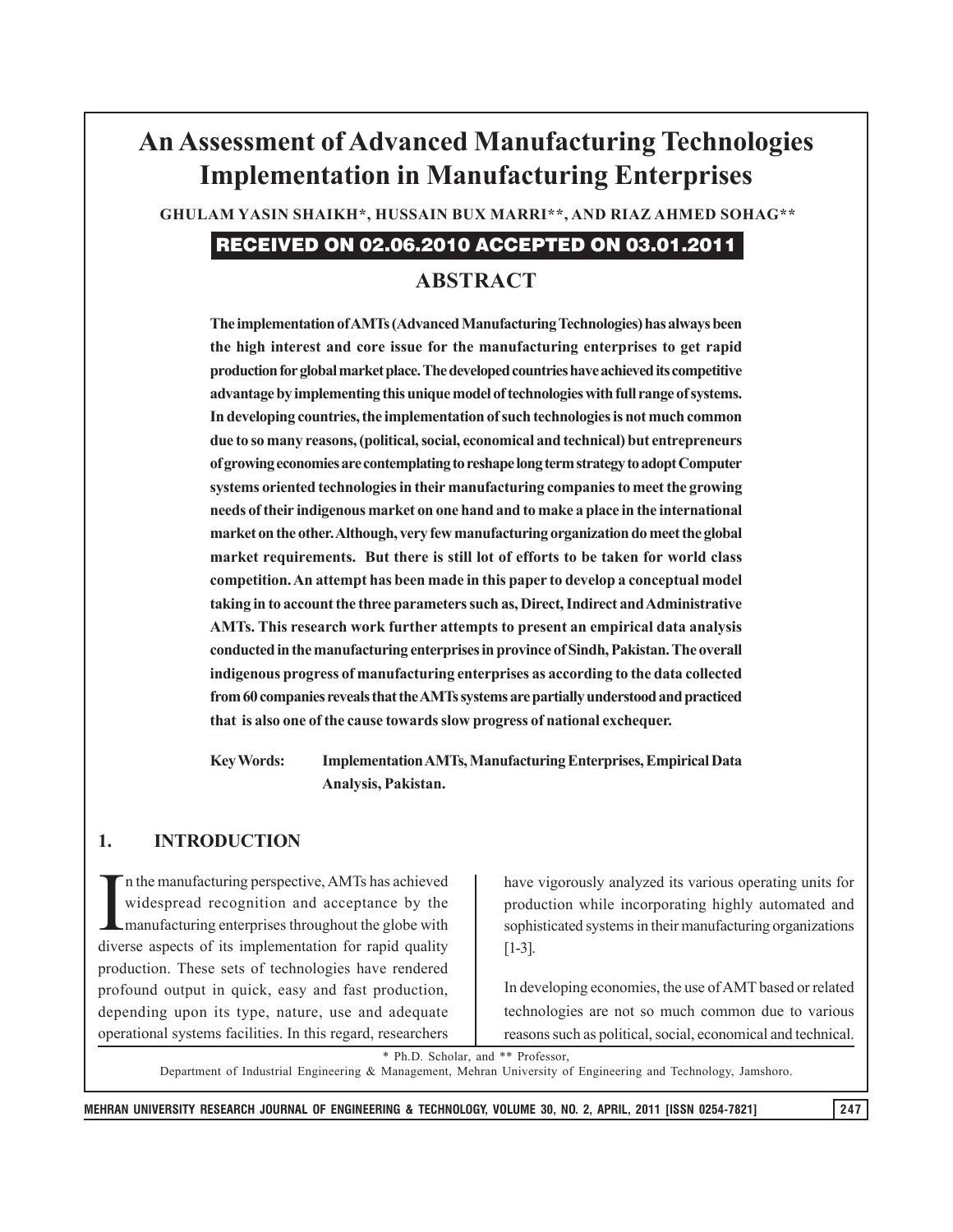Entrepreneurs of such growing economies are thoroughly and enthusiastically contemplating to re assess and reshape their long term manufacturing strategy to step ahead for adopting computer systems based methodologies and technologies in their manufacturing companies to meet the growing needs of their indigenous market on one hand and make a place in the international market on the other. Although, very few manufacturing organization do meet the global market requirements.

AMT is often viewed as a set of those manufacturing based process technologies that are used with the assistance of computers to store and manipulate useful data and information for production and service purpose [4-5]. AMT generally offers various packages of information based systems with automated manufacturing related systems which have made great breakthrough during the last two decades in the area of information technologies [6] due to these systems production life cycles are reduced dramatically [7]. AMT is considered as rapid solution to the problems after its introduction in the area of manufacturing , however, it (AMT) has not been seriously taken in to developing countries [8].This set of technologies are considered as solution to the problems after its introduction in to the manufacturing [9].

In Manufacturing perspective, AMT may best be defined as a set of those computer affiliated or based technologies which include the CAD (Computer Aided Design), AS/RS (Automated Storage and Retrieval Systems), AMHS (Automated Material Handling System), AGVs (Automated Guided Vehicles), BC (Bar Coding), RP (Rapid Prototyping), MRP-I (Material Requirement Planning), DNC (Distributed Numerical Control Machines), Robots, FMS (Flexible Manufacturing Systems), CNS (Computer Numerical Control) machines, SPC (Statistical Processing Control), MRP-II (Manufacturing Resource Planning), ERP (Enterprises Resources Planning), ABC (Activity Based Costing) and AO (Office Automation). Schorder and Sohal [10] and Beaumont, et. al., [11] have very accurately described that "selection, implementation, and management of AMT are highly significant and a major responsibility and vision of managers in SMEs," as well as for large scale manufacturing enterprises, [12]. It has an integral role for quality and flexibility improvement, [13].

In the previous studies, conducted by Youssef, [14], Boyer, et. al. [15] and Sohal and Millen [16] have mainly focused AMT on the developed economies for their benefits and implementation. In the literature review, these systems have been the core subject for the scholars to address the diverse aspects of their operational systems to improve their performance and customer's satisfaction. Nowadays these AMT systems are getting widely acceptance in the developing countries [8]. Implementation and its long term benefits for the growing economies have not been brought in the literature at large scale as indicated by Sohal, [17] Efstathiades, et. al. [18]. The research emphasized on the planning and infrastructure variables which consist of worker empowerment, quality leadership software based integration, environmental scanning, linking business and business strategies, time horizon for planning, team based project management and technology consistency [19]. It is essential for the entrepreneurs to reshape their manufacturing strategy to adopt computer based environment [20]. The major theme of this research is to study the overall AMTs status which means whether this set of technologies is implemented in the manufacturing enterprises in the province of Sindh. This research work indicates that the AMT systems have been partially implemented in the companies however; these systems require large investment because of their heavy cost [21].

## **2. AMTS IMPLEMENTED IN MANUFACTURING ENTERPRISES**

AMT systems are generally regarded as those manufacturimg systems which are implemented in the manufacturing units engaged in the hardware and software based environment for the optimum use of resources. Following systems are randomly discussed as under.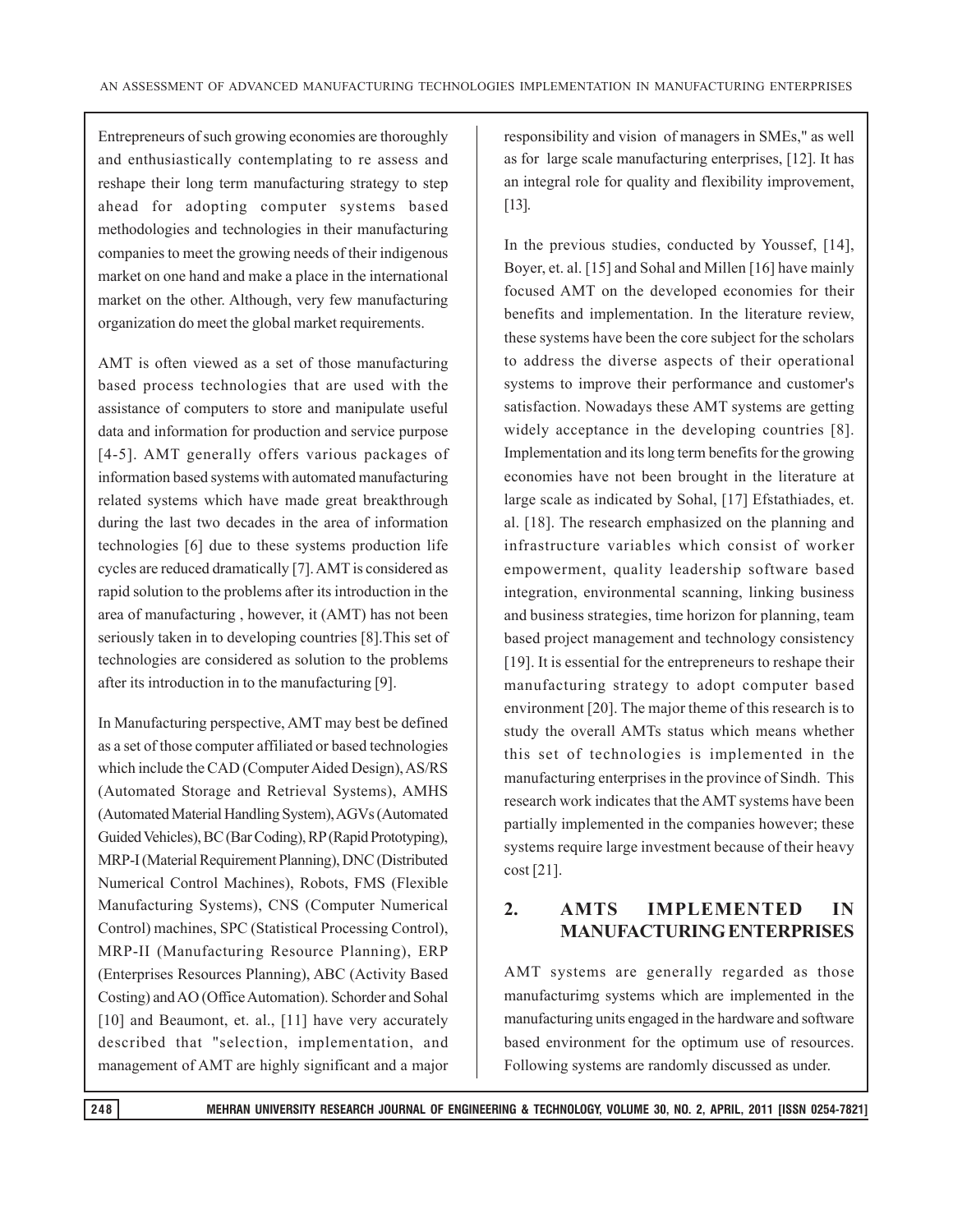*Computer Aided Design:* In engineering perspective, The term CAD is described as, software based electronic geomatrical designing tool that can be used with the assistance of computers to get product as per specification [22].

*Computerized Numerical Control Machines:* CNC machines are generally regarded as control device engaged in production lines to maintain the quality production [23] this device has become the backbone of manufacturing operations carried out in industries.

*Automated Storage and Retrivel System:* This system typically assist the computer for the storage of materials under a defined degree of automation for a certain period of time. The typical materials are raw materials, inventory systems, rework and scrap, tools, fixtures, and spare parts.

*Statistical Process Control:* In the manufacturing processes, SPC is widely used for statistical techniques to measure and analyze the variation in processes. The main object of SPC is to overall monitor quality of operations and products in order to maintain processes to fixed targets.

*Robots:* It is an a product of electronic devices which operate like human under the specified given instruction. It has also become an integral part of industial production without use of laborous work.

*Automated Material and Handling System:* By using this system, material, tools and other inventories can be moved to various locations of production or from warehouses to the delivery outlets.

#### **2.1 Development of Theoretical Model**

The theoretical model or framework as shown in Fig. 1 usually helps the stakeholders/researchers to carryout the work in the systematic and logical manner in order to develop the appropriate relationship amongst the several identified variables to address their complex problems. Although during its developing process, lot of brainstorming will be required to careful arrangement of the variables of research work.

#### **3. RESEARCH METHODOLOGY**

A total no of 200 Hyderabad and Karachi based companies were mailed the questionnaire but due to the code of conduct, the names/addresses of the studied enterprises could not be disclosed in this research. The quesionnaire was developed from the literature review to get feedback for Ph.D. resaerch work. It was then sent to the various companies by courier service. However, few industries were also personally visited by the researchers only when companies failed to respond in this regard. The response rate of stakeholders is shown in Fig. 2.

While analysing the questionnaires received from the companies it was found that were filled by the Enterprenurs, Production Engineers, Managers, Supervisors and Trainee Engineers. The method for data analysis used in this work is Two point likert scale as implemented and not Implemented and M.S Excel was used as statistical tool.

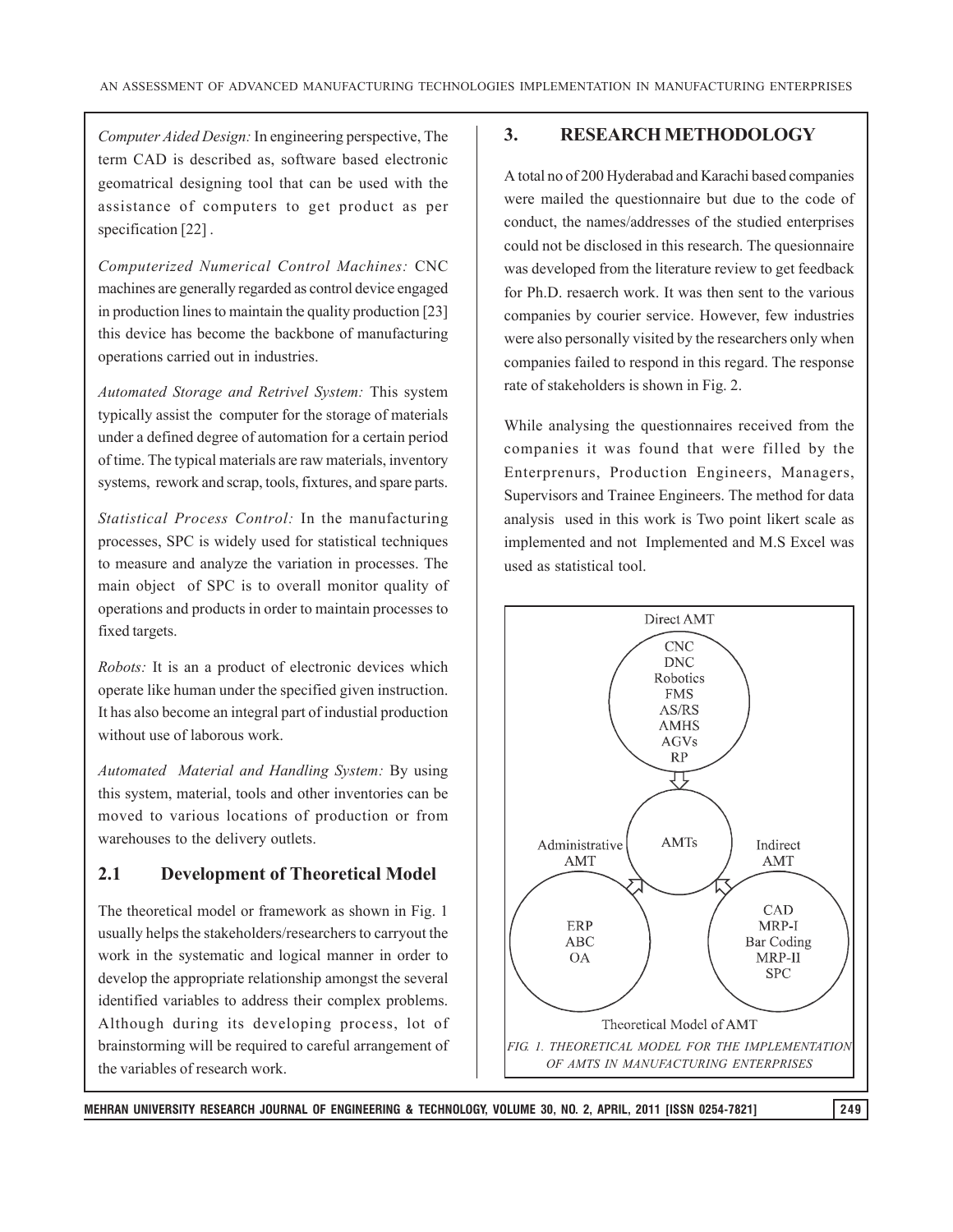The data of 60 companies were gathered and selected as small, medium to large scale, the companies having the employee's strength from fifty to five hundred or more have initially been taken. The variables listed here have proved the positive and reasonable output in previous research carried out by Ramamurthy [24], Boyer, et. al. [25] and Smal and Yasin. [26]. Presently, this work extends the pervious work in the context of the developing countries. The collection of data is one of the most painstaking tasks for the researchers to get extract information from the manufacturing enterprises, because companies have misperception about the data gathering process and they assume it as spying activity, wastage of time or transferring of technological methods of one manufacturing unit to another. Organizations provided data are shown in the Table 1.

#### **4. EMPIRICAL DATA ANALYSIS**

The empirical data analysis has been conducted keeping in view the three parameters of AMT such as Direct AMTs, In Direct AMTs and Administrative AMTs as mentioned in the conceptual model in Section 3, so as to investigate the over all its implementation in the computer based environment of various indigenous manufacturing enterprises. Each parameter is discussed as under:



| TABLE 1. BACK GROUND OF THE COMPANIES |                            |                             |                                                                              |                        |
|---------------------------------------|----------------------------|-----------------------------|------------------------------------------------------------------------------|------------------------|
| No.                                   | Type of<br>Companies       | Age of Companies<br>(years) | AMTs<br>(Implementation)                                                     | Number of<br>Employees |
| 1.                                    | <b>Sugar Industries</b>    | $10-40$                     | Se<br>Use<br>Use<br>AMT<br>⋖<br>AMT<br>Administrative<br>In Direct<br>Direct | 50-500                 |
| 2.                                    | Electrical Industries      | $10 - 30$                   |                                                                              | $50 - 100$             |
| 3.                                    | Food Processing Industries | $10 - 20$                   |                                                                              | $50 - 100$             |
| 4.                                    | Metal and Steel Industries | $10-40$                     |                                                                              | 50-300                 |
| 5.                                    | Confectionary Industries   | $5 - 15$                    |                                                                              | $20 - 200$             |
| 6.                                    | Cooking Oil Industries     | $20 - 40$                   |                                                                              | 50-500                 |
| 7.                                    | Cement Factories           | $05 - 30$                   |                                                                              | 50-500                 |
| 8.                                    | Chemical Industries        | $10 - 30$                   |                                                                              | $20 - 100$             |
| 9.                                    | Auto Parts Industries      | $10 - 20$                   |                                                                              | 50-200                 |
| 10.                                   | Tobacco                    | $10-40$                     |                                                                              | 300-400                |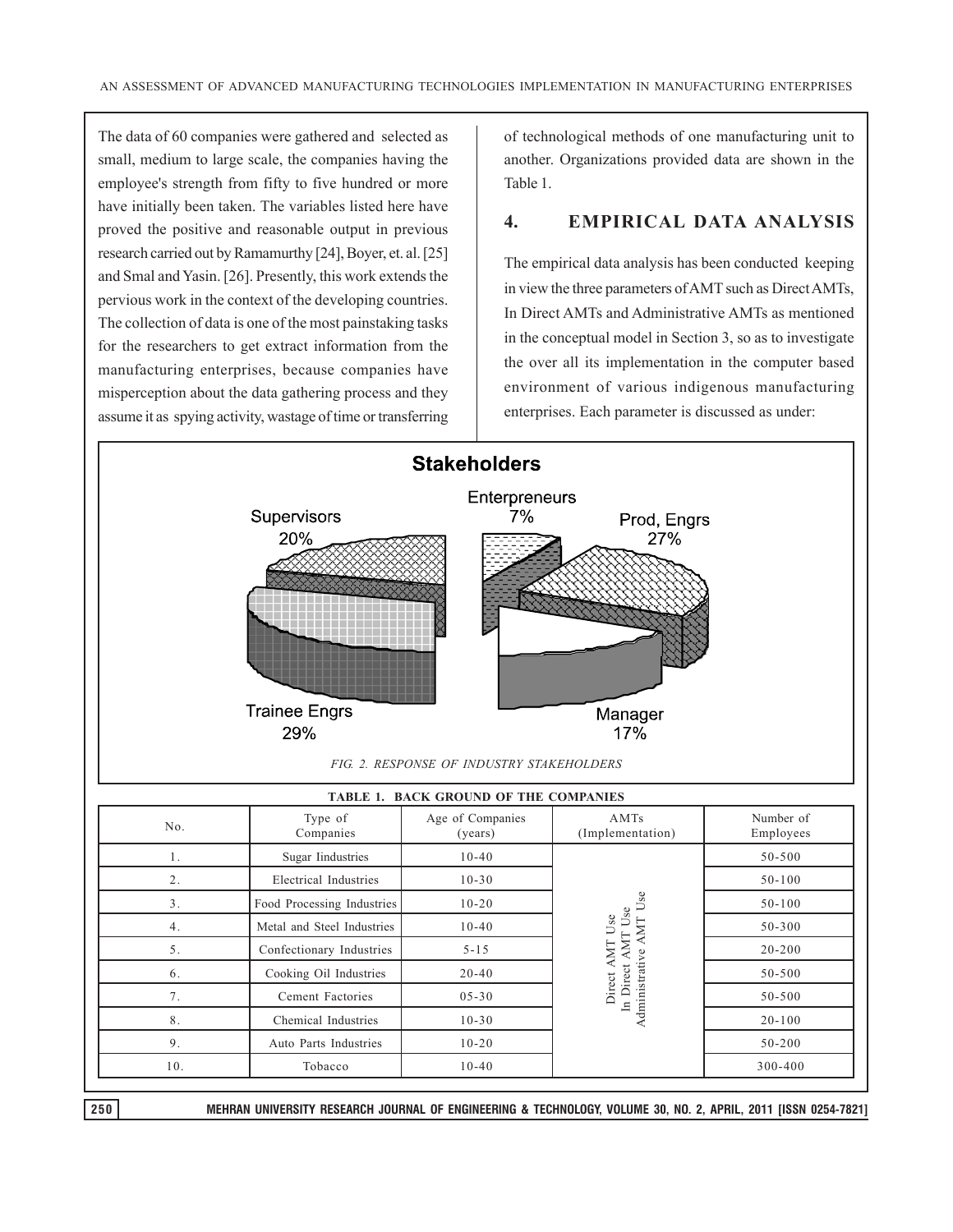#### **4.1 Direct AMTs**

Direct AMTs are those computer based (software and hardware) systems which are generally flexible in nature and can be changed even on floor shop to change the drawings and over all its operating nature as desired by the system engineers or system operator.

The manufacturing companies were asked give their response about the Direct AMT implementation. A total no of 60 responses of small, medium to large scale industries were received regarding Direct AMT implementation. The 21.67% of the companies were of the opinion that their companies have implemented CNC system where as rest of the company's i.e 78.33% have declined of its implementation without assigning any reason. 11.67% companies have indicated that in their organization DNC system is functional and 88.33% companies have not given any priority to this system. Similarly Robotics system with 18.33% is used and 81.67% have not given priority for such implementation. Similarly, AGVs and RP systems were overall implemented with the 6.67% and 8.33% and where

as 93.33% and 91.67% did not implement these systems respectively. The detailed analysis is shown in Fig. 3.

#### **4.2 In Direct AMTs**

These kind of systems consist of various methodologies used for designing the products and assist the schedule of production in order to achieve the over all manufacturing targets.

An empirical study conducted in order to get the feedback of the different parameters of research, it was found that 23.3% of companies considered CAD as an important tool for their organization and have got benefit of this system where as 76.7% of the companies declined to implement this tool. The companies while using the MRPI were more optimists by implementing with the 71.67% whereas 28.33% did not implemented MRP-1 as shown in Fig. 4. The 61.67 % of companies have responded as Bar coding is important for their companies and implemented, where as 38.33% of companies did not implement the said system. The Tool MRP-II was also one of the favorable

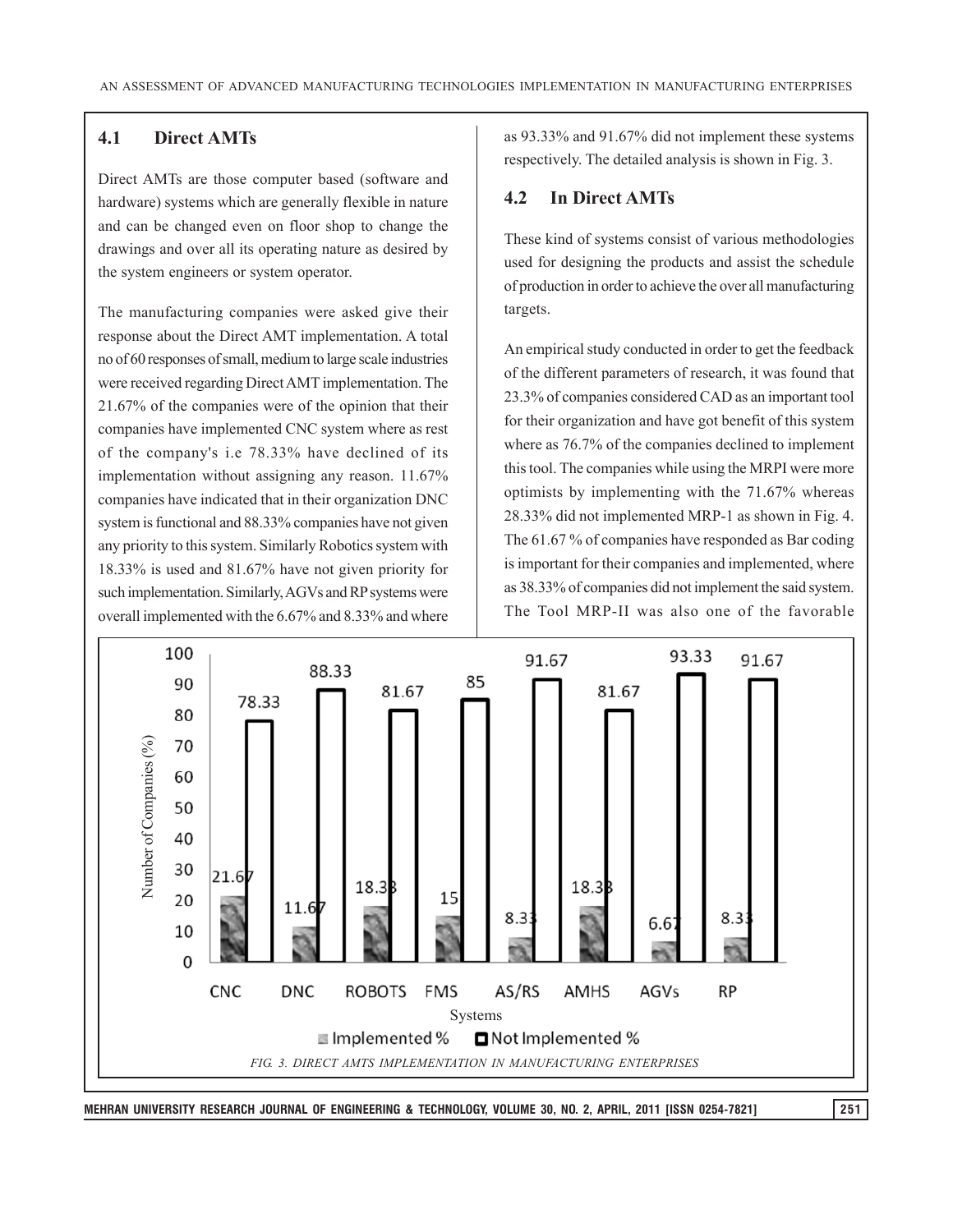implemented systems which were given the appropriate priority in their companies with the 68.33% to make their resources viable where as 31.67 % of companies declined to adopt this system without assigning any reason. Finally, 60% of companies considered SPC system was as an appropriate to implement in their organization.

### **4.3 Administrative AMTs**

The set of computer assisted systems usually offers administartion with support during manufacturing within the company, also helps an external support to integrate other organization to exchange the information at the mangement level.

The companies were also requested to update the response regarding administrative AMT. the data provided by the manufacturing companies revealed that maximum no of the companies with the 78.33% used the ERP system in their companies where as 21.67% of companies somehow have not implemented. The manufacturing companies while using ABC and OA systems have shown significant indication by implementing with the 56.67% and 70% of companies respectively as shown in Fig. 5.

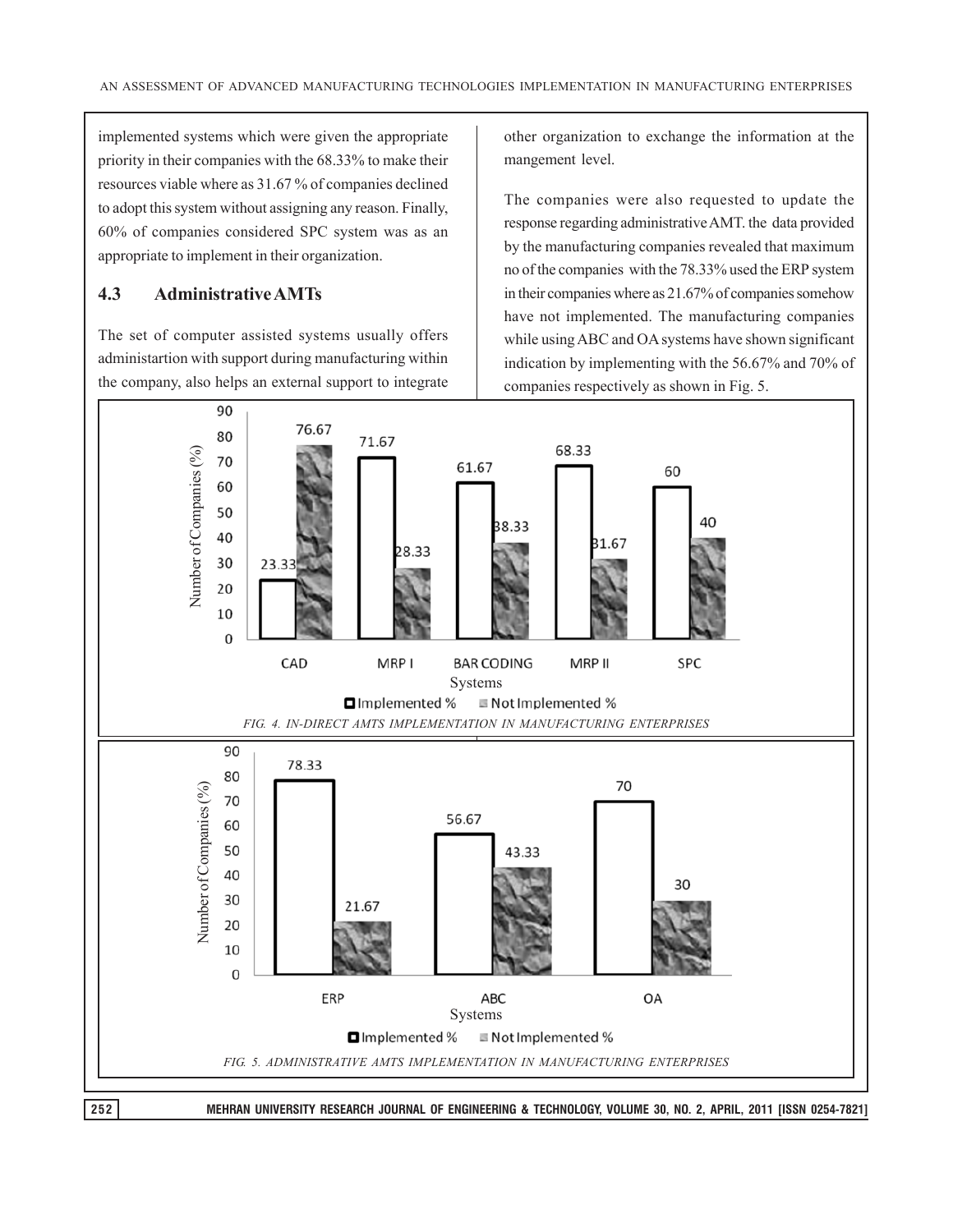## **5. CONCLUSIONS**

In order to be competitive in business, the role of computer based technologies is unavoidable aspect for the sustainable growth. The overall picture drawn from the analysis indicates that AMTs are partially implemented in the manufacturing units of Sindh province.

It also appears from the analysis carried out from the information, that Direct AMT is ranked as the low priority of the company, where as some systems of In Direct AMT have been put on their appropraite priority in manufacturing enterprises The Data revealed pertaining the Administrative AMT, it is obvious from their response, that this tool has more significance and has sought widely recognition in their companies. It is unambigous that manufacturing companies have partially conceived and implemented these systems in their manufacturing organizations.

Although, the country's unstable conditions also did not pave the sustainble support in the technological path which may assist the manufacturing cycle viable. The overall prevailing environment has strongly disappointed the entreprenurs that causes despair to go for software based investment in advanced manufacturing technologies as data shows. From the analysis carriedout from the stakeholders consists of entrepreneurs, production engineers, managers, trainee engineers and supervisors from the surveyed companies revealed that the AMTs systems are partially understood and practiced that is also one of the cause towards slow progress of national exchequer.

The manufacturing companies should immediately go for adopting AMT based systems for rapid production. The indegenious manufacturing organizations should also develop the strong interaction with the various technical centres in order to get training for their employees with full use of AMT systems. It is the right time for government to go for long term industrial support policy in terms of finance and industrial resouces so as to reduce the poverty level in the country, it is further essential for the stakeholders to reshape their strategy to cope the existing situation and chalkout their strategic vision so as to meet their production targets for the global requirements by implementing advanced manufacturing systems.

#### **ACKNOWLEDGEMENTS**

The authors are extremely thankful to the Manufacturing Companies of province of Sindh specially, for providing useful data to make this research work possible. The authors are also grateful to Mr. Muhammad Ali Shaikh, Chief Statistical Officer, Bureau of Statistics, Government of Pakistan, and Syed Imam Ali Shah, Director, Small and Medium Enterprises, Hyderabad, for their outstanding support to get necessary data of manufacturing industries. Finally, thanks goes to anonymous Referees/Experts, for their valuable comments and suggestions to make this manuscript possible for publication.

#### **REFERENCES**

- [1] Swamidass, P.M., and Waller, M.A., "A Classification on of Approaches to Planning and Justifying New Manufacturing Technologies", Journal of Manufacturing Systems, Volume 9, No. 3, pp. 181-93, 1991.
- [2] Levy, M., and Powel, P., "SMEs Flexibility and the Role of Information System", Small Business Economics, pp. 183-196, Netherland, 1998.
- [3] Raghunath, R., "Managing Inter-Organizational Alliances: The Challenges for SMEs", Productivity, Volume 42, No. 2, July-September, 2001.
- [4] Dean, J., Yoon, S., and Susman, G., "Advanced Manufacturing Technology and Organization Structure: Empowerment or Subordination?", Organization Science, Volume 3, No. 2, pp. 203-29, 1992.
- [5] Zammuto, R., and Oconnor, E., "Gaining Advanced Manufacturing Technologies' Benefits: The Role of Organization Designand Culture", Academy of Management Review, Volume 17, pp. 107-28, 1992.